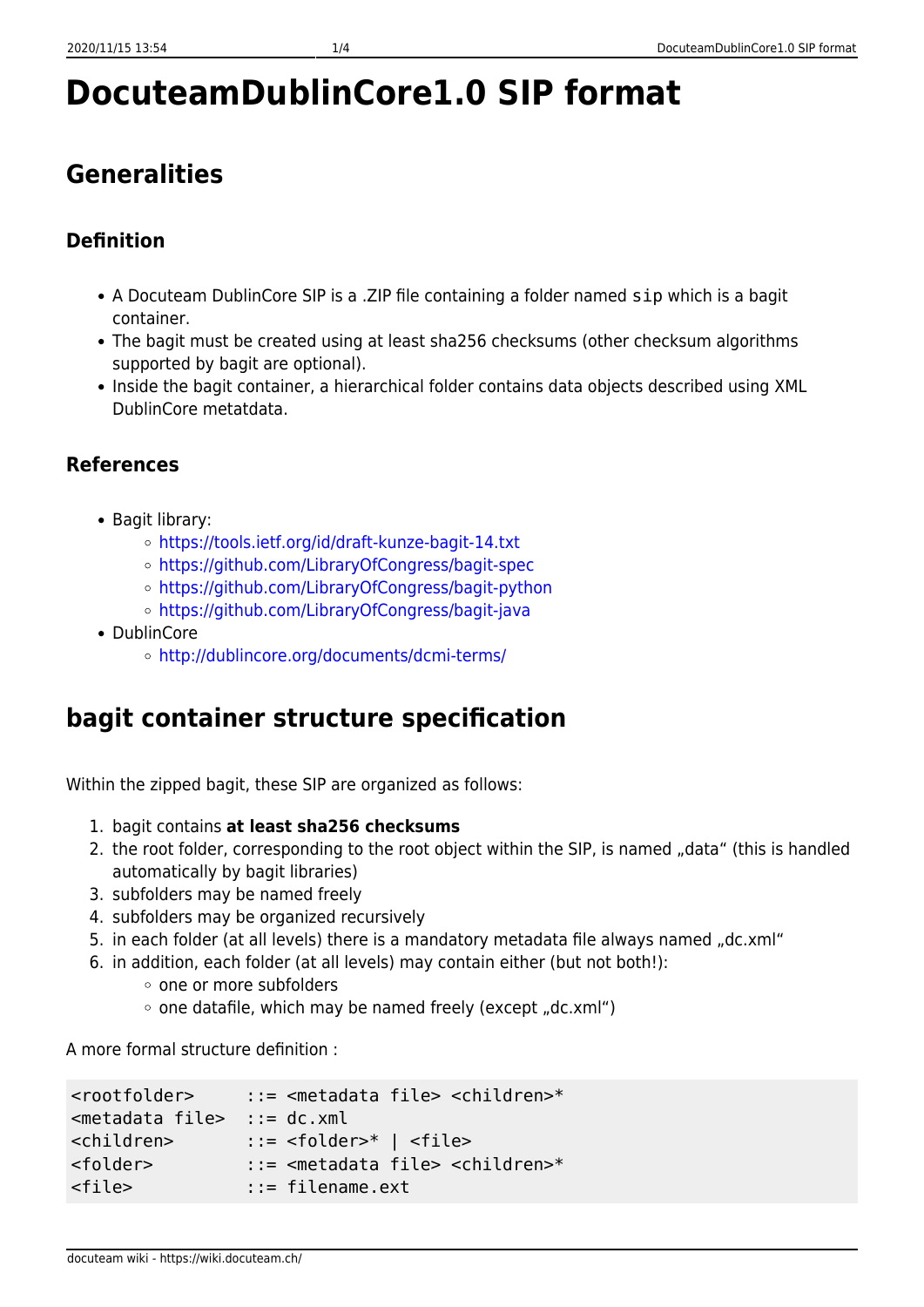# **container structure examples**

#### **example 1 : container structure with only one file**

data/ ├── dc.xml - filename1.ext

#### **example 2 : container structure with several files**



#### **example 3 :complex structure with several files**

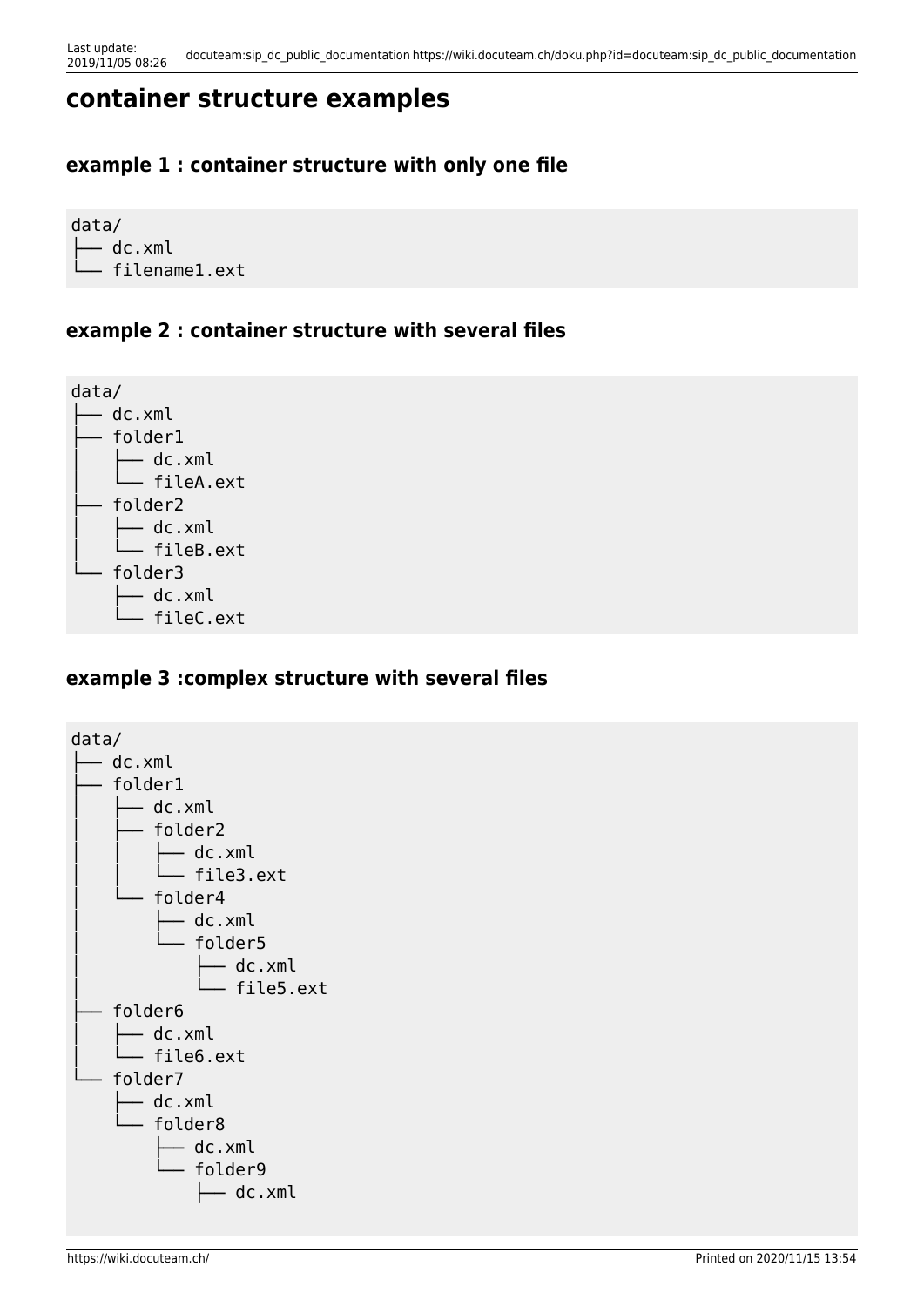└── file8.ext

# **metadata specification**

Metadata is restricted to the Dublin Core Metadata Element Set, i.e. to 15 elements (dc 1.1 terms, see <http://dublincore.org/documents/dcmi-terms/#section-3>).

In addition, the following constraints apply:

- 1. The "Identifier" field is mandatory at each level in "dc.xml", it must contain:
	- **At each level: the the client application identifier** of the object with the prefix "clientid:" e.g. "clientid:1234567" or "clientid:d4FTw3v6T"
	- **At root level, a mandatory identifier with the customer namespace** in the repository (this is often the ISIL code) prefixed with "namespace:", e.g. "namespace:CH-1234-1"
- 2. The **"Title" field is mandatory at each level** in the "dc.xml" file. It is not repeatable.
- 3. **All other 13 fields are optional and repeatable**, they are:
	- $\circ$  Creator (e.g. the authors, one per field repetition, that can be persons or institutions)
	- Subject (typically keywords, one per field repetition)
	- Description (a textual description of the object or folder)
	- Publisher
	- Contributor
	- Date (use ISO-8601, e.g. 2018-11-30)
	- Type
	- Format
	- Source
	- Language
	- Relation
	- Coverage
	- Rights

# **metadata examples**

#### **example 1: minimal metadata at root level**

```
<?xml version="1.0" encoding="UTF-8"?>
<metadata
    xmlns:xsi="http://www.w3.org/2001/XMLSchema-instance"
     xmlns:dc="http://purl.org/dc/elements/1.1/">
<dc:title>Minimalist Example</dc:title>
<dc:identifier>namespace:CH-123456-12</dc:identifier>
```

```
<dc:identifier>clientid:12345</dc:identifier>
```
#### </metadata>